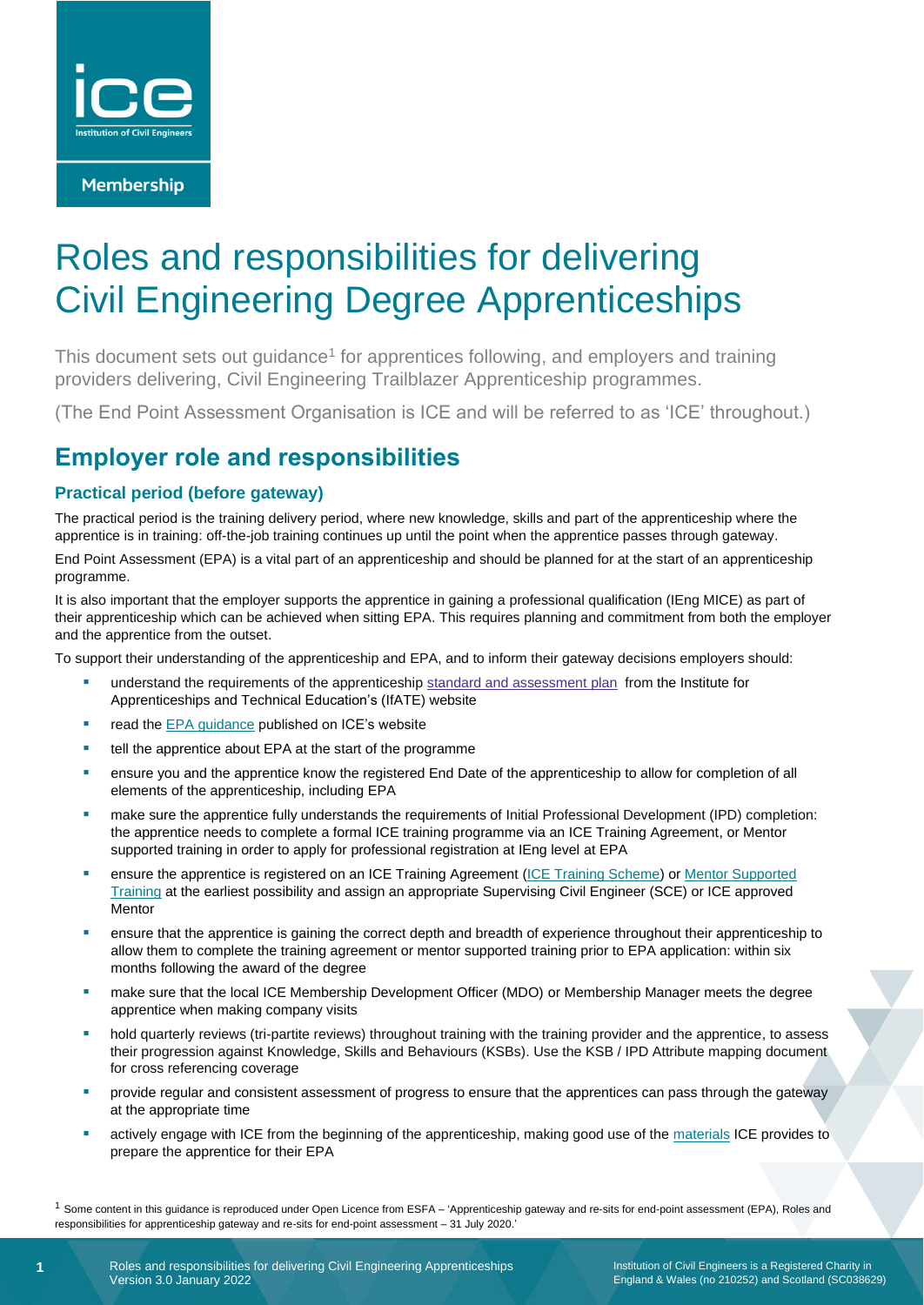- agree a gateway date at the beginning of the apprenticeship, or at least months before the apprentice is expected to be ready to submit for EPA and share this date with both the training provider and apprentice
- keep stakeholders (apprentice, training provider and ICE) up to date concerning any changes to the original plans for gateway and EPA
- consider, and plan around factors that might reduce the apprentice's EPA window, so that the apprentice is not disadvantaged and passes through gateway in a timely manner
- inform ICE of planned gateway and EPA dates at least three months in advance to allow sufficient planning time

### **Who is responsible for passing an apprentice through Gateway?**

Employers have the decide on whether an apprentice should be put forward for EPA, based on whether they feel that the apprentice:

- displays occupational competence
- meets the gateway criteria
- is ready to complete their assessment

This decision is made in consultation with the training provider.

# **Apprentice role and responsibilities**

An apprentice cannot achieve their apprenticeship unless they take and pass their EPA. They should consider and be encouraged to gain an internationally recognised ICE Professional Qualification (IEng MICE) alongside their apprenticeship. This can be achieved when sitting EPA if they have completed ICE formal training either via a Training Agreement or Mentor Supported Training<sup>2</sup>.

The IEng (Incorporated Engineer) title is protected by law and becoming IEng-qualified shows current and future employers, clients and peers that they are a competent engineer. It also highlights that they are committed to professional standards and puts them in a stronger position when it comes to promotion and pay.

Apprentices are more likely to pass EPA if they:

- understand the relevant apprenticeship [standard and assessment plan](https://www.instituteforapprenticeships.org/apprenticeship-standards/civil-engineer-(degree)-v1-0) so that they have a good understanding of the knowledge, skills and behaviours (KSBs) they are required to demonstrate, and the methods which will be used to assess them
- are registered on and complete an ICE Training Agreement [\(ICE Training Scheme\)](https://www.ice.org.uk/my-ice/my-membership/training-scheme) o[r Mentor Supported Training](https://www.ice.org.uk/my-ice/membership-documents/mentor-supported-training) prior to EPA
- understand which mandatory qualifications they need to take as part of their apprenticeship and ensure they complete them
- take ownership of their journey towards EPA at the beginning of the apprenticeship
- know when they are expected to take their EPA
- stay on track with their learning and take part in progress reviews with their employer
- monitor and update their own progress: recording IPD, CPD and against the standard's KSBs
- make use of employer and training provider support
- make full use of the [materials](https://www.ice.org.uk/careers-and-training/apprenticeships/apprentices#england) provided by ICE to prepare for EPA and [professional registration](https://www.ice.org.uk/my-ice/my-membership/training-scheme) as IEng
- engage in assessment of progress with employer and training provider to ensure passage through the gateway at the appropriate time

#### **Actions for new apprentices**

- Join ICE as a Student member
- Ensure you are registered on a Training agreement with an ICE approved employer (ICE Training Scheme), or mentor supported training early into your apprenticeship
- Get to know your DE (Delegated Engineer) / SCE or Mentor and their role in your training
- Ensure you attend any ICE company visits and engage with your local ICE Membership Development Officer (MDO) or Membership Manager (MM)
- Read the KSB to Attributes [Mapping](https://www.ice.org.uk/ICEDevelopmentWebPortal/media/Documents/Careers/epa-mapping-document-civil-engineering-degree-apprenticeship_1.pdf) document for use with IPD Online
- **E** Get to know you[r Membership Development Officer](https://www.ice.org.uk/about-us/what-we-do/ice-near-you/) or Membership Manager
- Identify you[r sponsors](https://www.ice.org.uk/my-ice/membership-documents/professional-review-sponsor-questionnaire) for professional registration well in advance of your application for EPA and IEng registration

<sup>2</sup> In exceptional circumstances [a Career Appraisal](https://www.ice.org.uk/my-ice/my-membership/career-appraisal) assessment may be possible – discuss with the local ICE Membership Development Officer (MDO) or Membership Manager (MM)